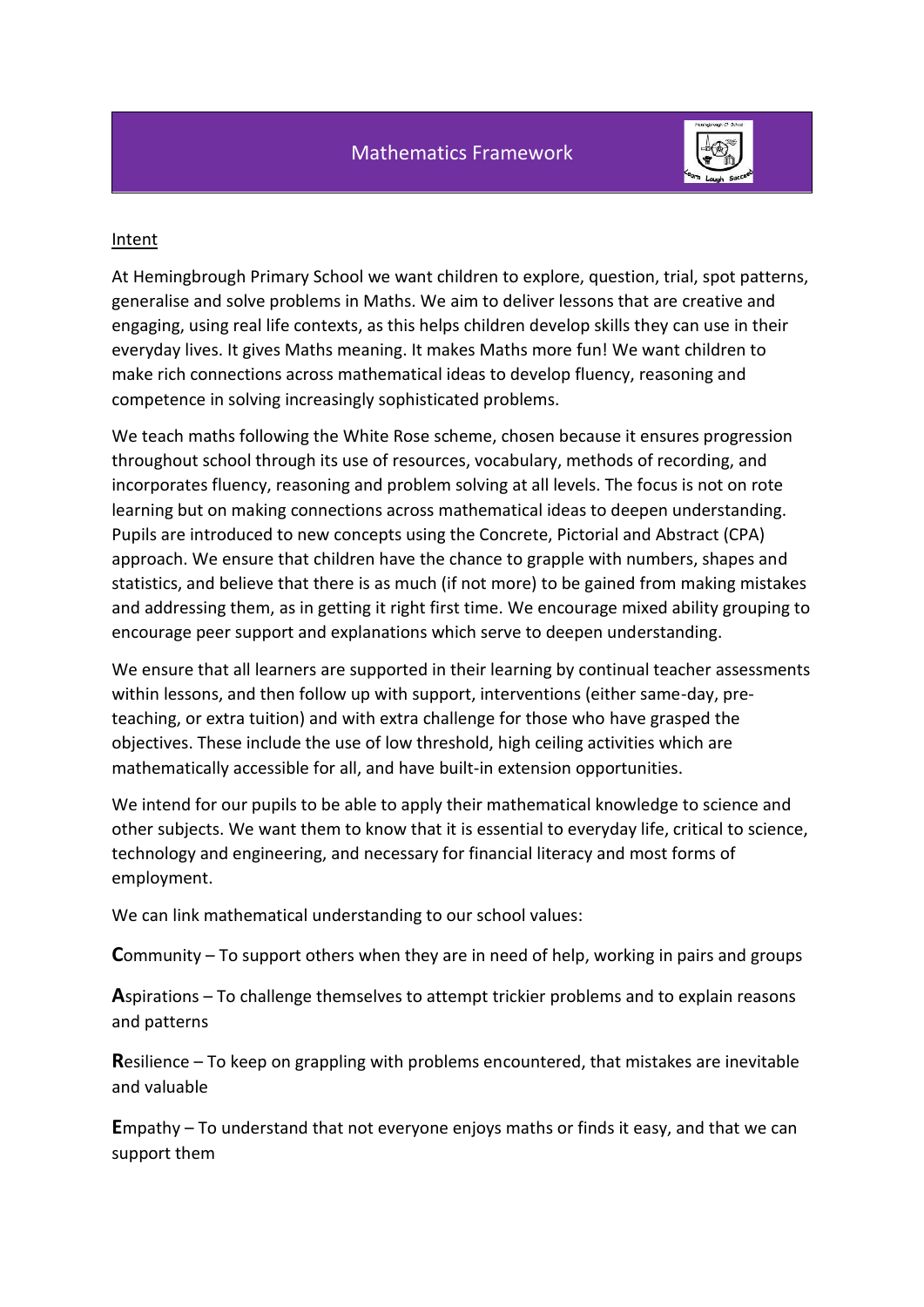### Implementation

At HCPS, children are taught in an environment centred around the balanced mix of independent work, partner tasks and whole class tuition. Teachers work to support and guide their children through the following stages of development:

- Talking mathematically; using appropriate vocabulary and examples.
- Developing the use of concrete, pictorial and abstract means of recording.
- Using and applying flexible mental strategies to solve calculations.
- Explain and justify their use of strategies or resources to solve problems and calculations.
- In Key Stage 2, using an expanded method which leads into a standard written method for each of the four main operations.
- Understanding when to apply either written or mental methods when completing calculations.
- To develop skills of reasoning and problem solving, embedding these skills through regular opportunities.

We believe all children can succeed mathematically, and as such all children should follow the same curriculum and expectations.

We ensure, through our informed planning and preparation process, that all children are given opportunities to:

- become fluent in the fundamentals of mathematics, including through varied and frequent practice with increasingly complex problems over time, so that pupils develop conceptual understanding and the ability to recall and apply knowledge rapidly and accurately.
- reason mathematically by following a line of enquiry, conjecturing relationships and generalisations, and developing an argument, justification or proof using mathematical language
- can solve problems by applying their mathematics to a variety of routine and non-routine problems with increasing sophistication, including breaking down problems into a series of simpler steps and persevering in seeking solutions.

#### **Scheme**

All class teachers are responsible for weekly planning, based on the yearly overviews produced by White Rose Maths. Class teachers are supported to adapt materials for their own classroom.

Teachers will:

- Identify the appropriate teaching and learning strategies required.
- Plan lessons with a balanced and engaging range of activities.
- Plan for the specific needs of children within their own class adapting lessons appropriately and facilitating interventions where appropriate.

● Assess children routinely using formative and summative approaches – adapting and revisiting the areas of learning where necessary.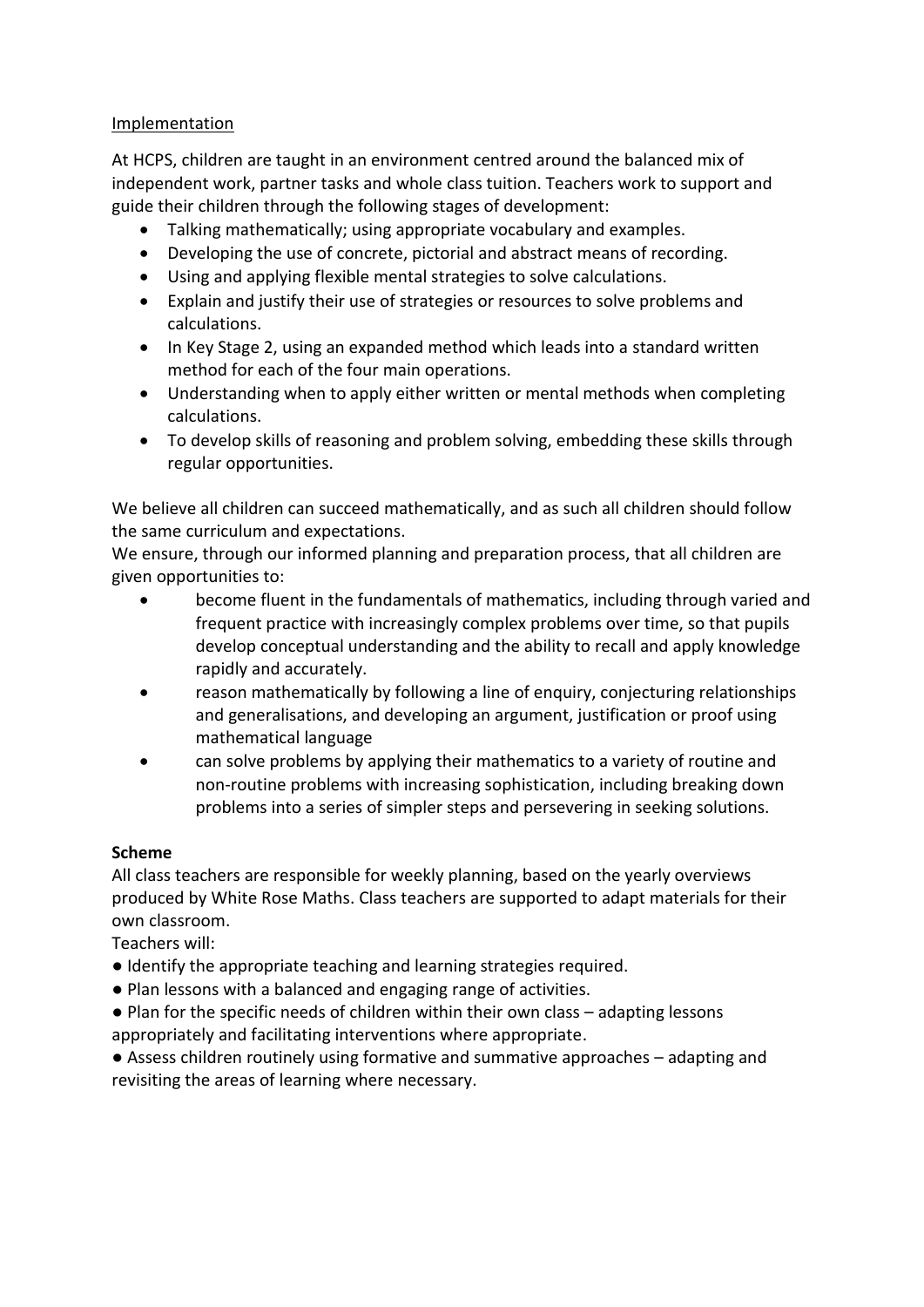#### Impact

### **Assessment**

The teaching and assessing of mathematics at HCPS follows the Assessment for Learning cycle of; plan, teach, review, assess. Children's work is marked regularly, and assessed against national curriculum objectives. Children in EYFS are assessed regularly using the Early Learning Goals. Formal tests are administered to children from Year 1 to 6, to assist teachers with their assessment of individual achievement and progress in mathematics. The following test formats are used within this process:

- PUMA Progress Tests: The results are analysed and used to identify gaps in children's knowledge, which in turn informs the future planning. They are also used to monitor progress in maths.
- White Rose end of unit assessments: These are used in some classes as a more informal way to assess the children's understanding at the end of each block.
- SATs Preparation Assessments: Year 6 undertake a range of preparation assessments over the course of the year. These tests are used to track progress and attainment, encourage children's confidence, and support the identification of gaps in knowledge and understanding.

All data is entered into Otrack and then analysed for the mini sef which is produced for each class every term. The maths lead uses this information to produce a subject summary which highlights areas of concern. Information gathered is used to inform the implementation of intervention programmes for those children who require additional support to catch up to their peers.

## Provision for Inclusion

All children have equal access to the Mathematics curriculum, regardless of race or gender. Children access the curriculum at the level appropriate to them, ensuring rapid measurable progress. Resources and learning environments are planned and designed to enable all children access to the learning required. Differentiated activities are provided to support struggling learners and challenge rapid graspers so they are able to work at greater depth in mathematics.

We aim to provide for all children so that they achieve as highly as they can in Maths according to their individual abilities. We will identify which pupils or groups of pupils are under-achieving and take steps to improve their progress in order to close the gap. This will be done in discussion with the class teacher at pupil progress meetings. This information will then be shared with the SLT, SENCO and parents if required. More able children will be identified, and suitable learning challenges provided to deepen and strengthen their skills in Maths. Hemingbrough school has high expectations for every child, whatever their background or circumstances. Children learn and thrive when they are healthy, safe and engaged. In order to engage all children, cultural diversity, home languages, gender and religious beliefs are all celebrated. Our maths curriculum includes a wide range of questions and problem-solving scenarios which represent the diversity and backgrounds of different children. We recognise that parents play a large part in the education of their children. At Hemingbrough Primary School parents and staff work together in partnership to encourage the qualities, attitudes, knowledge, understanding and competences which are necessary to equip children for adult life.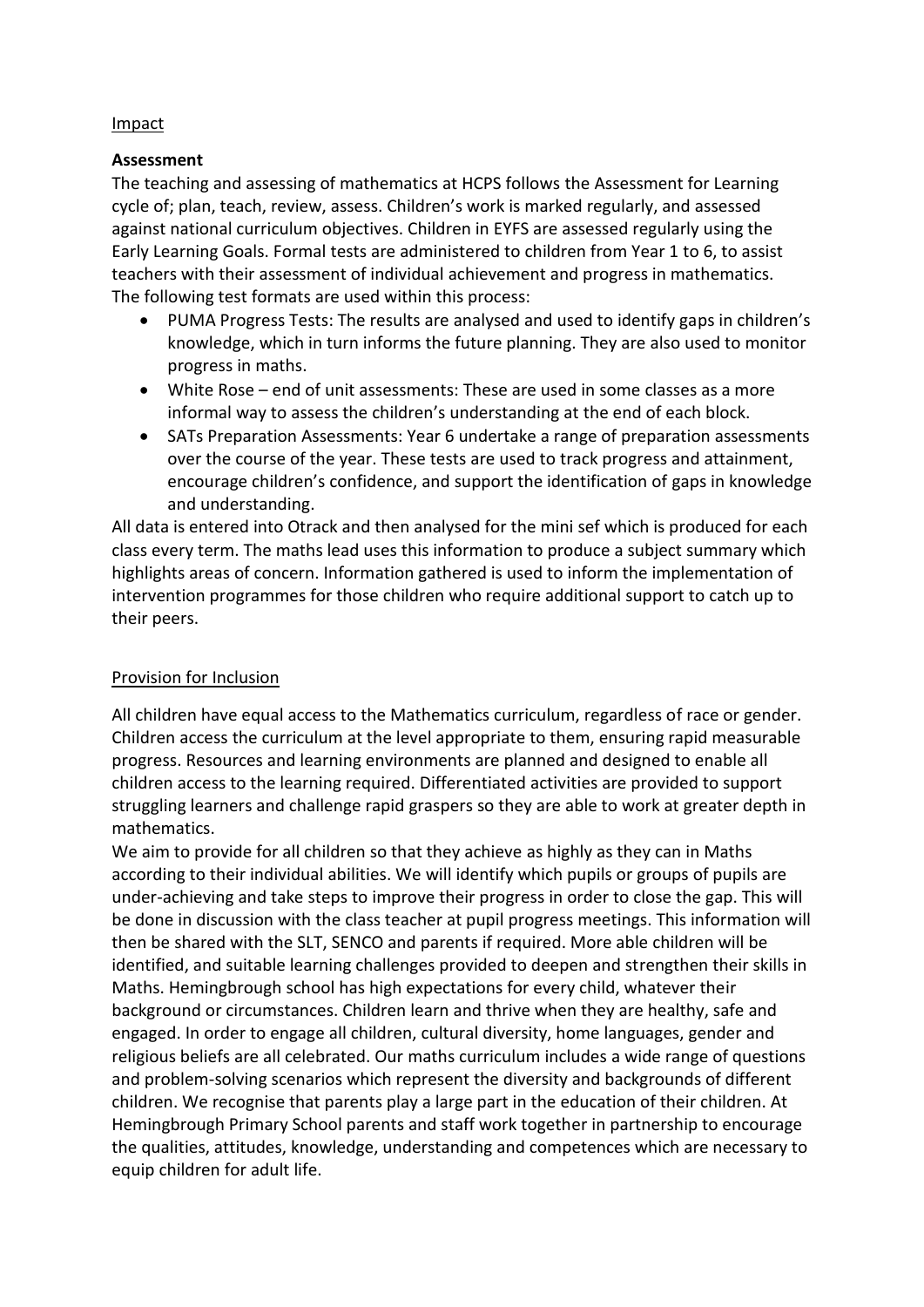## Health and Safety/Safeguarding

Health and Safety issues in Maths include the safe teaching of appropriate procedures when dealing with e.g. manipulatives, rulers, compasses etc. The children are taught to be aware of their own and others' safety. Children also learn about e.g. what constitutes appropriate scenarios for problem-solving questions. They are expected to display appropriate behaviour at all times. Any safeguarding concerns are noted down and reported to the safeguarding lead.

## SMSC

SMSC takes a high priority at Hemingbrough CP School, embedded into our broad curriculum as well as through extra-curricular activities, trips, and clubs and theme days. It is not a 'standalone' subject.

### **Spiritual Education**

Hemingbrough CP School has strong community links with both St Mary's Church and the Methodist Church. We make regular visits to St Mary's and the 'Open the Book' group visit each month to lead assembly. Our RE curriculum covers a range of faiths, whilst celebrating the Christian ethos of the school. Spirituality is explored though assemblies led by school staff. The majority of children have a sense of enjoyment in their learning which is achieved through our schools aims, values and school motto 'Learn, Laugh, Succeed'

### **Moral Education**

Children have an understanding of right and wrong. This is reinforced through a well understood behaviour policy. Children and staff agree a whole school Charter and 'Say No to Bullying' at the start of each academic year. These are regularly referred to.

Children are given opportunities to offer views on moral and ethical issues through curriculum work and the introduction of the Global Learning Programme has also played a part in this area.

#### **Social Education**

The school is part of a supportive and social community. Children are encouraged to use a range of social skills through the provision of clubs, fairs, discos, events, trips (including residentials) and cluster events (e.g. sports). The children have a great understanding of inclusion and help and support others regardless of faith, beliefs, race or disability.

## **Cultural Education**

Children have opportunities to participate in a range of artistic, musical, sporting and cultural activities. Achievements are celebrated both within class and during whole school 'Wall Assembly' and during House assemblies where children can show and discuss certificates, trophies and awards.